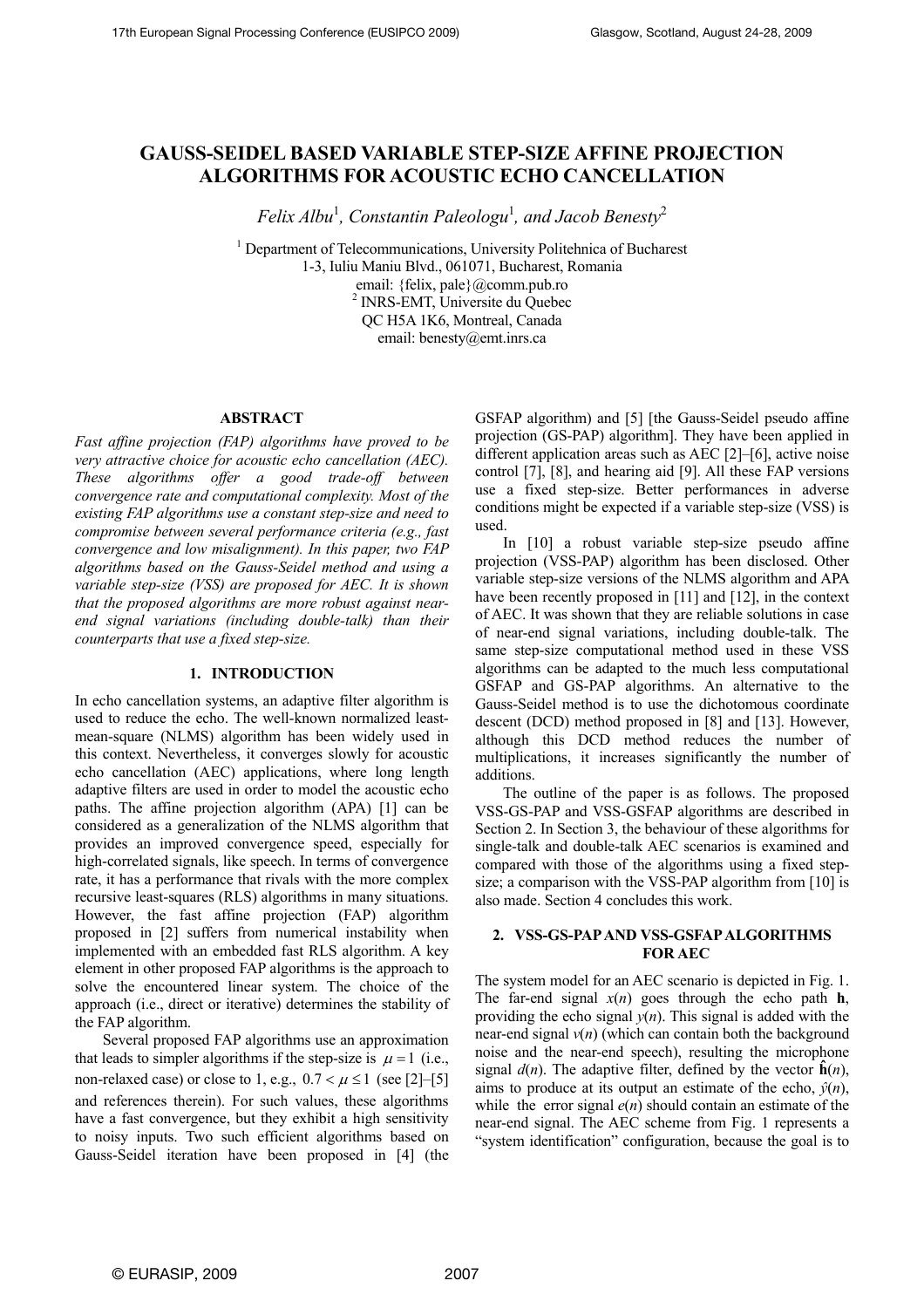identify an unknown system (i.e., the acoustic echo path, **h**) but it also can be viewed as an "interference cancelling" configuration, aiming to recover the near-end signal,  $v(n)$ ,



Fig. 1. AEC configuration.

Through this paper, the following notation will be used. *L* is the length of the adaptive filter, *K* is the projection order of the APAs,  $\delta$  is a regularization parameter, and  $\lambda$  is a forgetting factor. **I**<sub>K</sub> denotes a  $K \times K$  identity matrix,  $\mu(n)$  is the variable step-size at time instant *n*,  $\mathbf{x}(n) = \left[ x(n), x(n-1), \dots, x(n-L+1) \right]^T$  is the input signal vector, where superscript *T* denotes transposition.  $\mathbf{R}(n)$  is the  $K \times K$  auto-correlation matrix of the input signal,  $\xi(n) = [x(n), x(n-1), ..., x(n-K+1)]^T$  is a  $K \times 1$  vector,  $\mathbf{u}(n) = \begin{bmatrix} u(n), ..., u(n-L+1) \end{bmatrix}^T$  is the approximated vector [see (8)],  $\overline{\mathbf{u}}(n)$  contains the first  $L-1$  elements of

$$
\mathbf{u}(n) \qquad \text{and} \qquad \mathbf{b} = \begin{bmatrix} 1 & \mathbf{0}_{(K-1)\times 1}^T \end{bmatrix}^T,
$$

the adaptive filter coefficients vector, and  $\mathbf{w}(n) = \begin{bmatrix} w_0(n), ..., w_{L-1}(n) \end{bmatrix}^T$  is the auxiliary filter coefficient vector  $[2]$ – $[4]$ . Also,  $\mathbf{r}(n)$  is a  $\hat{\mathbf{h}}(n) = \left[ \hat{h}_0(n), ..., \hat{h}_{L-1}(n) \right]^T$  $K \times 1$  autocorrelation vector,  $\tilde{\mathbf{r}}(n)$  is the  $K - 1$  lower part of the vector  $\mathbf{r}(n)$ ,  $\mathbf{p}(n)$  is a  $K \times 1$  solution vector to the linear prediction problem ([4] – [6], [10]), and  $p_i(n)$  (with  $i = 1, ..., K$ ) is the *i*th element of the vector  $p(n)$ . In all algorithms, one Gauss-Seidel iteration is made, using  $p(n-1)$  as an initial approximation in order to compute  $p(n)$ . Finally,  $e(n)$  is a  $K \times 1$  vector,  $e_K(n)$  is the last element of the vector  $e(n)$ , and  $\overline{e}(n)$  is a vector consisting of the uppermost  $K - 1$  elements of the vector  $e(n)$ . The matrix  $\mathbf{R}(n)$  is updated by replacing the first row and column with the elements of  $r(n)$ , while the bottom-right  $(K-1)\times(K-1)$  sub-matrix is replaced with the top-left  $(K-1)\times(K-1)$  sub-matrix of  $\mathbf{R}(n-1)$  [8], [13].

For both proposed VSS-GS-PAP and VSS-GSFAP algorithms, the following three equations are used in order to compute the variable step-size [11], [12]:

corrupted by a perturbation, i.e., the acoustic echo, 
$$
y(n)
$$
.  
\n
$$
\hat{\sigma}_s^2(n) = \lambda \hat{\sigma}_s^2(n-1) + (1-\lambda) \left[ d^2(n) - \hat{y}^2(n) \right]
$$
\n(1)

far-end 
$$
\hat{\sigma}_e^2(n) = \lambda \hat{\sigma}_e^2(n-1) + (1-\lambda)e^2(n)
$$
 (2)

$$
\hat{\mathbf{h}}(\boldsymbol{\mu}) = \left| 1 - \sqrt{\frac{\hat{\sigma}_s^2(n)}{\varepsilon + \hat{\sigma}_e^2(n)}} \right| \tag{3}
$$

 $\hat{y}(n)$  **y**(*n*) *y*(*n*) *where* $\hat{\sigma}_e^2(0) = 0$ **,**  $\hat{\sigma}_s^2(0) = 0$ **,**  $\varepsilon$  **is a small positive constant,** and the forgetting factor  $\lambda$  is evaluated as in [14]. The AEC scheme can be viewed as an "interference cancelling" configuration, aiming to recover a "useful" signal (i.e., the near-end signal) corrupted by an undesired perturbation (i.e., the acoustic echo); consequently, the "useful" signal should be recovered in the error signal of the adaptive filter [12]. The main feature provided by the variable step-size of the proposed algorithms is the robustness against near-end signal variations (e.g., double-talk) [12]. In the context of echo cancellation, a reasonable objective is to recover the near-end signal from the error signal of the adaptive filter. It should be noted that the classical APAs aim to cancel *K* previous *a posteriori* errors at every step of the algorithm; thus, the existence of the near-end signal is not taken into account. The previous relations  $[i.e., (1)–(3)]$  result by following the approach proposed in [12] and taking into account that the projection order is relatively small in AEC applications (e.g.,  $K = 2$  or 4).

> The equations that define the proposed VSS-GS-PAP algorithm are:

*Initialization*  
\n
$$
\mathbf{x}(0) = \mathbf{0}_{L\times 1}, \ \mathbf{R}(0) = \delta \mathbf{I}_K, \ \mathbf{u}(0) = \mathbf{0}_{L\times 1}, \ \hat{\mathbf{h}}(0) = \mathbf{0}_{L\times 1},
$$
\n
$$
\mathbf{p}(0) = \mathbf{0}_{K\times 1}, \ \xi(0) = \mathbf{0}_{K\times 1}, \ \mathbf{r}(0) = \begin{bmatrix} \delta, \mathbf{0}_{K-1}^T \end{bmatrix}^T
$$
\n*For time index n = 1, 2, ...* (4)

$$
\mathbf{r}(n) = \mathbf{r}(n-1) + x(n)\xi(n) - x(n-L)\xi(n-L)
$$
 (5)

update 
$$
\mathbf{R}(n)
$$
 using  $\mathbf{r}(n)$  (6)

solve  $\mathbf{R}(n)\mathbf{p}(n) = \mathbf{b}$  (using one Gauss-Seidel iteration) (7)

$$
\mathbf{u}(n) = \left[\xi^{T}(n)\mathbf{p}(n)/p_{1}(n) \quad \overline{\mathbf{u}}^{T}(n-1)\right]^{T}
$$
 (8)

$$
\hat{y}(n) = \mathbf{x}^{T}(n)\hat{\mathbf{h}}(n-1)
$$
\n(9)

$$
e(n) = d(n) - \hat{y}(n)
$$
 (10)

compute  $\mu(n)$  according to (1)–(3)

$$
\overline{e}(n) = \frac{\mu(n)e(n)}{\delta + \mathbf{u}^{T}(n)\mathbf{x}(n)}
$$
(11)

$$
\hat{\mathbf{h}}(n) = \hat{\mathbf{h}}(n-1) + \mathbf{u}(n)\overline{e}(n)
$$
\n(12)

The VSS-GS-PAP algorithm has  $2L + K^2 + 3K + 10$ multiplications, 4 divisions, and 1 square-root operation.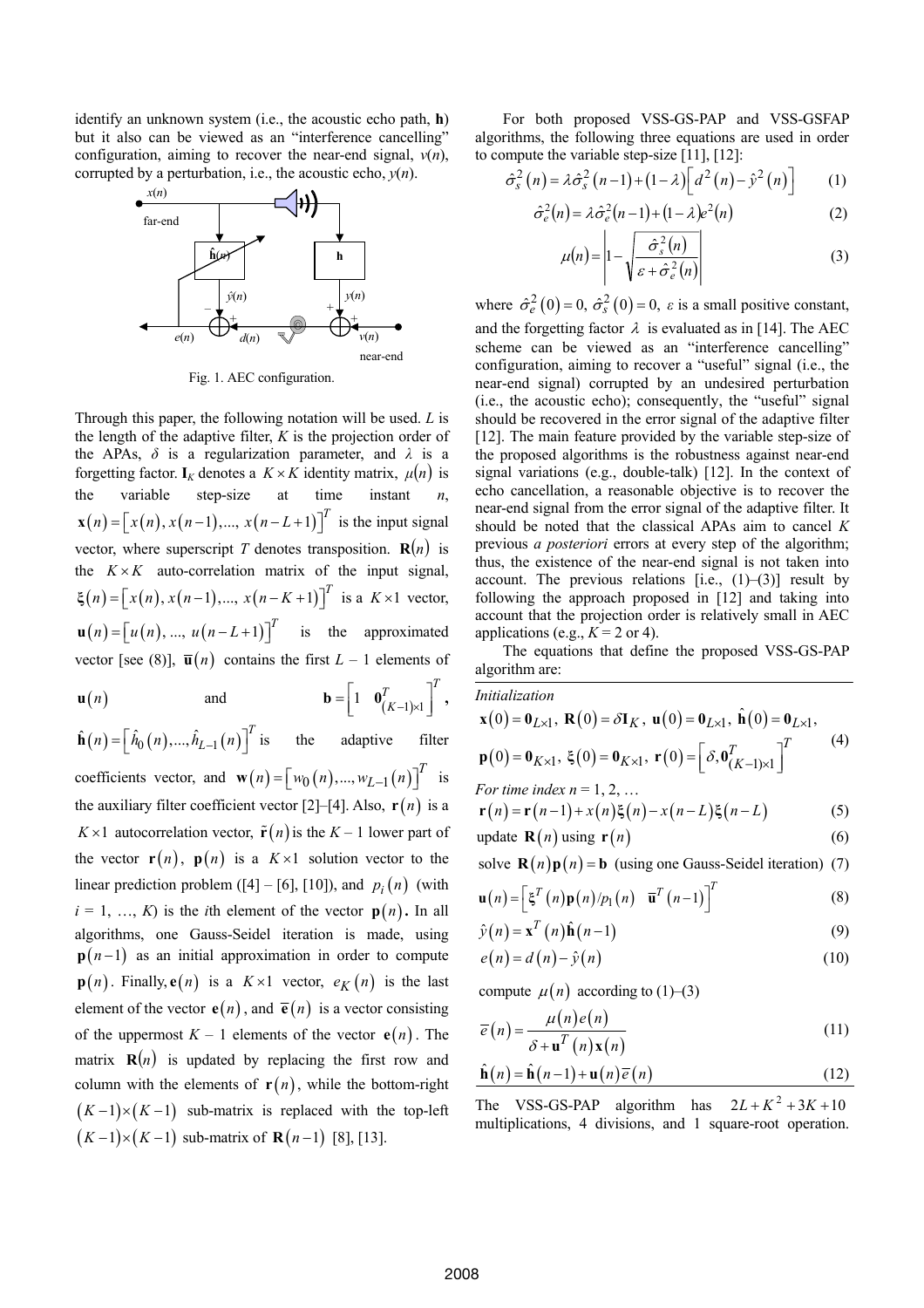More details about the GS-PAP algorithm can be found in [5].

The GSFAP algorithm [4] has several different equations than GS-PAP. Accordingly, the proposed VSS-GSFAP is defined as follows:

*Initialization*

$$
\mathbf{x}(0) = \mathbf{0}_{L \times 1}, \ \mathbf{R}(0) = \delta \mathbf{I}_{K}, \ \mathbf{e}(0) = \mathbf{0}_{K \times 1}, \ \mathbf{w}(0) = \mathbf{0}_{L \times 1}, \n\mathbf{p}(0) = \mathbf{0}_{K \times 1}, \ \xi(0) = \mathbf{0}_{K \times 1}, \ \mathbf{r}(0) = \left[\delta, \mathbf{0}_{(K-1) \times 1}^{T}\right]^{T}, \ \mu(0) = 1
$$
\n(13)

*For time index n* = 1, 2, ...

$$
\mathbf{r}(n) = \mathbf{r}(n-1) + x(n)\xi(n) - x(n-L)\xi(n-L)
$$
  
update  $\mathbf{R}(n)$  using  $\mathbf{r}(n)$ 

solve  $\mathbf{R}(n)\mathbf{p}(n) = \mathbf{b}$  (using one Gauss-Seidel iteration)

$$
\hat{y}(n) = \mathbf{x}^{T}(n)\mathbf{w}(n-1) + \mu(n-1)\tilde{\mathbf{r}}(n)\overline{\mathbf{e}}(n-1)
$$
\n
$$
e(n) = d(n) - \hat{y}(n)
$$
\n(14)

$$
\mathbf{e}(n) = \begin{bmatrix} 0 & \overline{\mathbf{e}}^T (n-1) \end{bmatrix}^T + e(n) \mathbf{p}(n)
$$
 (15)

compute  $\mu(n)$  according to (1)–(3)

$$
\mathbf{w}(n) = \mathbf{w}(n-1) + \mu(n)\mathbf{x}(n-K+1)e_K(n)
$$
 (16)

The VSS-GSFAP algorithm has  $2L + K^2 + 4K + 10$ multiplications, 2 divisions, and 1 square-root operation. More details about the GS-PAP algorithm can be found in [4].

The relations for computing the variable step-size [i.e., (1)–(3)] add 9 multiplications, 6 additions, 1 square-root, and 1 division. This additional complexity is very small in comparison with the overall complexity of both GSFAP and GS-PAP algorithms.

The VSS-PAP proposed in [10] uses a different strategy for evaluating the variable step-size parameter. It is based on the method developed in [15], i.e., minimization of the mean-square deviation (MSD). The total computational complexity of the VSS-PAP is multiplications and divisions.  $2L + K^2 + 5K + 12$ 

It can be noticed that the VSS-PAP, VSS-GS-PAP, and VSS-GSFAP algorithms have roughly the same numerical complexity. As shown in [4], [5], and [9], all these considered algorithms have a much lower complexity than the original APA.

### **3. SIMULATIONS**

The simulations were performed in an AEC context as shown in Fig. 1. The GSFAP, GS-PAP, VSS-GSFAP, VSS-PAP, and VSS-GS-PAP algorithms were compared. For the VSS-PAP algorithm the same parameters from [10] were used. The length of the adaptive filter is set to 512 coefficients. The measured car impulse response of the acoustic echo path is plotted in Fig. 2a (the sampling rate is 8 kHz); its entire length has 1024 coefficients. This length is truncated to the first 512 coefficients for most of the experiments performed in an exact modelling case.



Fig. 2. (a) Measured room acoustic impulse response; (b) far-end speech signal used in the experiments; (c) the used background noise with variable SNR; (d) near-end speech signal used in the double-talk case.

Also, the entire length of the acoustic impulse response is used for one experiment performed in the under-modelling case. Its last 512 coefficients amplitude is smaller than those of the first 512 coefficients. An independent white Gaussian noise signal is added to the echo signal  $y(n)$ , with 30 dB signal-to-noise ratio (SNR) for most of the experiments. The value of the projection order for all simulations is  $K = 4$ . In all the following experiments, in order to approach the context of typical AEC applications, the speech sequence from Fig. 2b is used as the far-end signal. Both single-talk and double-talk scenarios are considered. The performance for the exact modelling scenario is evaluated in terms of the normalized misalignment (in dB), defined as  $20 \log_{10} ||\mathbf{h} - \hat{\mathbf{h}}(n)||/||\mathbf{h}||$ , where  $||\mathbf{e}||$  denotes the  $l_2$  norm. In the under-modelling scenario, the expression of the normalized misalignment is evaluated by padding the vector of the adaptive filter coefficients with 512 zeros. The forgetting factor is  $\lambda = 1 - 1/(6L)$  [14]. It is well known that the GSFAP and VSS-GSFAP algorithms do not compute explicitly the adaptive filter coefficients; they compute the auxiliary filter coefficients,  $w(n)$ . However, the true filter coefficients,  $\hat{\mathbf{h}}(n)$ , are computed from the auxiliary coefficients (see [2] and [3]) in order to investigate the convergence properties of the GSFAP and VSS-GSFAP algorithms.

#### **3.1 Single-Talk Scenario**

Fig. 3 shows the misalignment curves in case of a single-talk scenario. In terms of the final misalignment, it can be seen that the VSS scheme improves the overall performance of the fixed step-size Gauss-Seidel based algorithms. Also, it can be noticed that the VSS-PAP [10] is slightly outperformed by the proposed VSS algorithms.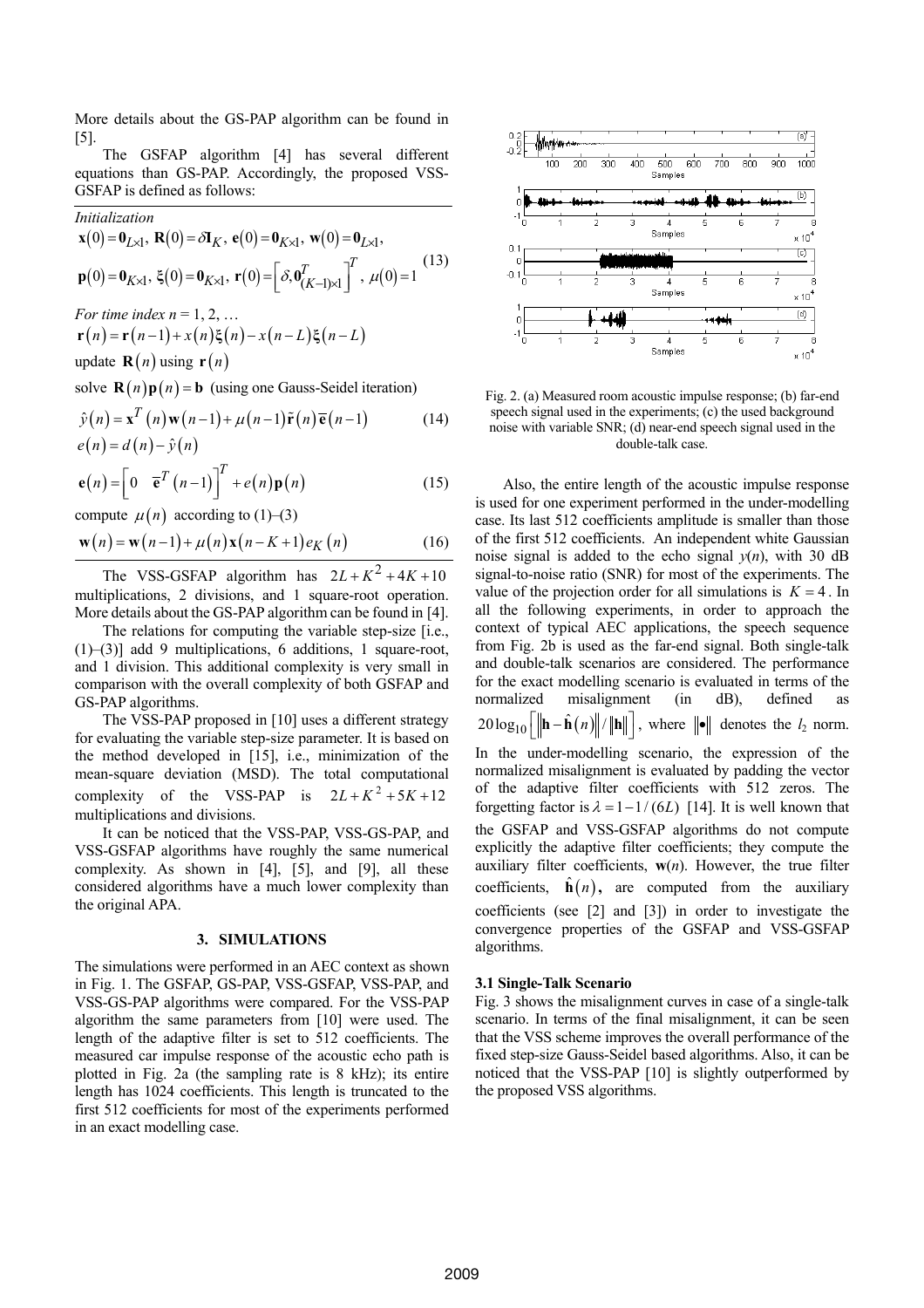

Fig. 3. Misalignment of GSFAP, GS-PAP, VSS-GSFAP, VSS-PAP, and VSS-GS-PAP algorithms. Single-talk case,  $L = 512$ ,  $K = 4$ , and  $SNR = 30dB$ .



Fig. 4. Misalignments of GSFAP, GS-PAP, VSS-GSFAP, VSS-PAP, and VSS-GS-PAP algorithms. Single-talk case, variable background noise (SNR decreases from 30 dB to 10 dB for 20000 samples; see Fig. 2c), *L*=512, and *K* = 4.

To make more realistic results, for the second experiment we considered a variation of the background noise, i.e., the SNR decreases from 30 dB to 10 dB after 21000 samples from the debut of the adaptive process, for a period of 20000 samples (see Fig. 2c). The results are presented in Fig. 4. The behavior of GS-PAP, GSFAP, VSS-PAP, VSS-GSFAP, and VSS-GS-PAP algorithms are evaluated in the exact modeling case. It can be seen that the VSS scheme increase the robustness of both proposed algorithms to a variation of the background noise**.** The VSS-GS-PAP is superior to all the other algorithms in terms of robustness against this type of background noise variation.

Fig. 5 considers the under-modeling case (which is also a realistic case in AEC, due to the excessive length of the acoustic impulse response) and a sudden change of the acoustic path. The acoustic impulse response of Fig. 2a was shifted to the right by 12 samples after 39000 samples from the debut of the adaptive process.



Fig.5. Misalignments of GSFAP, GS-PAP, VSS-GSFAP, VSS-PAP and VSS-GS-PAP algorithms. Single-talk case, under-modeling scenario (the acoustic impulse response has 1024 coefficients), echo path change after 39000 samples,  $L=512$ ,  $K=4$ , and SNR=30 dB.



Fig. 6. Misalignments of GSFAP, GS-PAP, VSS-GSFAP, VSS-PAP and VSS-GS-PAP algorithms. Double-talk case without using DTD,  $L=512$ ,  $K = 4$ , and SNR=30 dB.

As expected, it can be noticed that the re-convergence performance of the algorithms with fixed step-size (i.e., GSFAP and GS-PAP) is slightly better.

#### **3.2 Double-Talk Scenario**

Perhaps the most challenging problem in echo cancellation is the double-talk situation. Such a scenario is considered in the simulations using the speech signals from Fig. 2b and Fig. 2d. It can be noticed from Fig. 6 that the VSS-GS-PAP algorithm is superior to the VSS-PAP algorithm. The VSS-GSFAP algorithm shows a reduced robustness in this situation if compared with the VSS-GS-PAP algorithm, although its performances are superior to those of the fixed step-size algorithms. It should be noted that no double-talk detector (DTD) was used. It is expected that a DTD could improve the overall performances. The previous experiment is repeated using a simple Geigel DTD [16]. Its settings are chosen assuming a 6 dB attenuation, i.e., the threshold is equal to 0.5 and the hangover time is set to 240 samples.